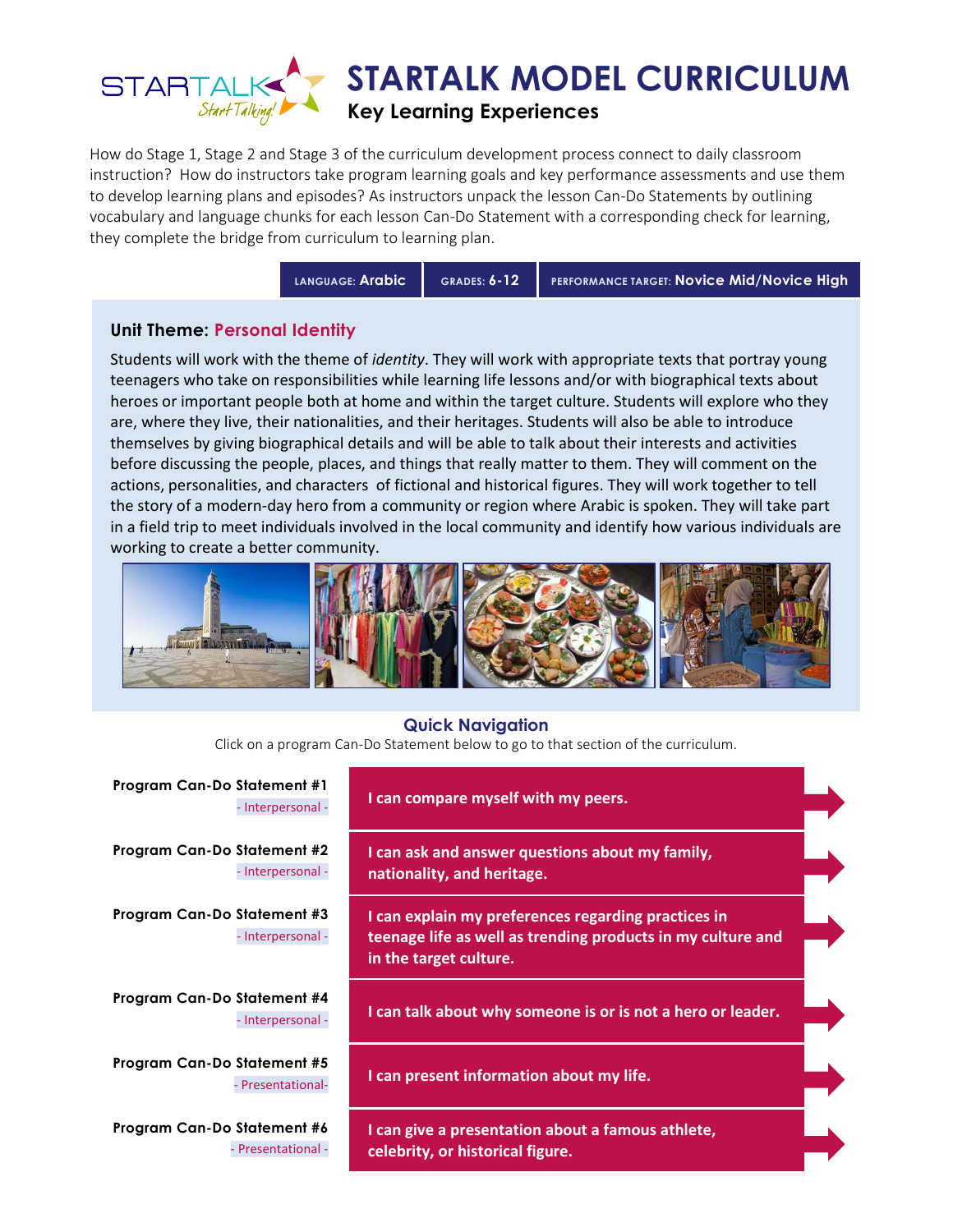# <span id="page-1-0"></span>**Program Can-Do Statement #1**

| Program Can-Do Statement:<br>I can compare myself with my peers.                                                    |                                                                                                                                                                                                                                                                                                                                              | Performance Assessment Task:<br>Students will interview a partner to identify<br>similarities and differences using a personal identity<br>card that student have created. To support their<br>answers students will select images of people, places,<br>things, activities, and hobbies that have personal<br>meaning for them. |
|---------------------------------------------------------------------------------------------------------------------|----------------------------------------------------------------------------------------------------------------------------------------------------------------------------------------------------------------------------------------------------------------------------------------------------------------------------------------------|----------------------------------------------------------------------------------------------------------------------------------------------------------------------------------------------------------------------------------------------------------------------------------------------------------------------------------|
| <b>Lesson Can-Do</b>                                                                                                | <b>Vocabulary</b>                                                                                                                                                                                                                                                                                                                            | <b>Checks for Learning</b>                                                                                                                                                                                                                                                                                                       |
| I can identify<br>places when they<br>are named in<br>spoken or<br>written text.<br>Interpretive                    | *أسكن في بيت/شقة.<br>*أذهب الى مدرسة<br>*انا من مدينة<br>*أنا من الولايات المتحدة<br>الأمر يكية                                                                                                                                                                                                                                              | Students have a personal identity card that includes<br>images of places that have personal meaning for them<br>that they have created. Students match these cards<br>with the places they hear.                                                                                                                                 |
| I can identify<br>activities and<br>hobbies when<br>they are named<br>in spoken or<br>written text.<br>Interpretive | *انشطة: الرياضة/القراءة/عزف<br>البيانو /                                                                                                                                                                                                                                                                                                     | Fly swatter activity: student pairs identify the right<br>activity/hobby after they hear it either from the<br>teacher or their classmates.                                                                                                                                                                                      |
| I can recognize<br>key details about<br>a person who is<br>being described<br>in a spoken text.<br>Interpretive     | *الصفات الجسديّة: طويل،<br>قصير، أسمر، أبيض، ولد،<br>بنت، شعر أسود/بنـي/أشقر،<br>عيون سوداء/عسليّة<br>*الإهتمامات الشخصيّة:<br>يُحِبِ/تُحِبِ ، لا يُحِبِ/لا<br>تُحِب(نشاط)<br>*البطاقة الشخصيّة: ولد، بنت،<br>رجل، إمرأة، إسمه، إسمها،<br>عمره، عمرها، تاريخ الميلاد:<br>شهور العام، أيام الأسبوع،<br>الأرقام من واحد إلىي واحد<br>و ئلائين. | The teacher gives physical description of a person.<br>Students draw a picture based on the description they<br>hear.                                                                                                                                                                                                            |
| I can recognize<br>key words when<br>listening very<br>simple<br>biographical text.<br>Interpretive                 | أنظر للمذكور أعلاه                                                                                                                                                                                                                                                                                                                           | The teacher posts different pictures of people around<br>the room. Number each picture.) Teacher describes<br>one of the pictures. Students write on a white board<br>which number picture the teacher is describing.                                                                                                            |
| I can ask and<br>answer questions<br>about hobbies<br>and activities to<br>compare likes                            | *هل تُحب(أذكر نشاط)؟<br>*هل تُحب (نشاط) أم<br>(نشاط)؟<br>*أي أنشطة تُحب/تُحبين؟                                                                                                                                                                                                                                                              | Students survey classmates and make a class bar<br>graph of activities/hobbies that they like. Use this<br>information to state which activity the class likes the<br>most.                                                                                                                                                      |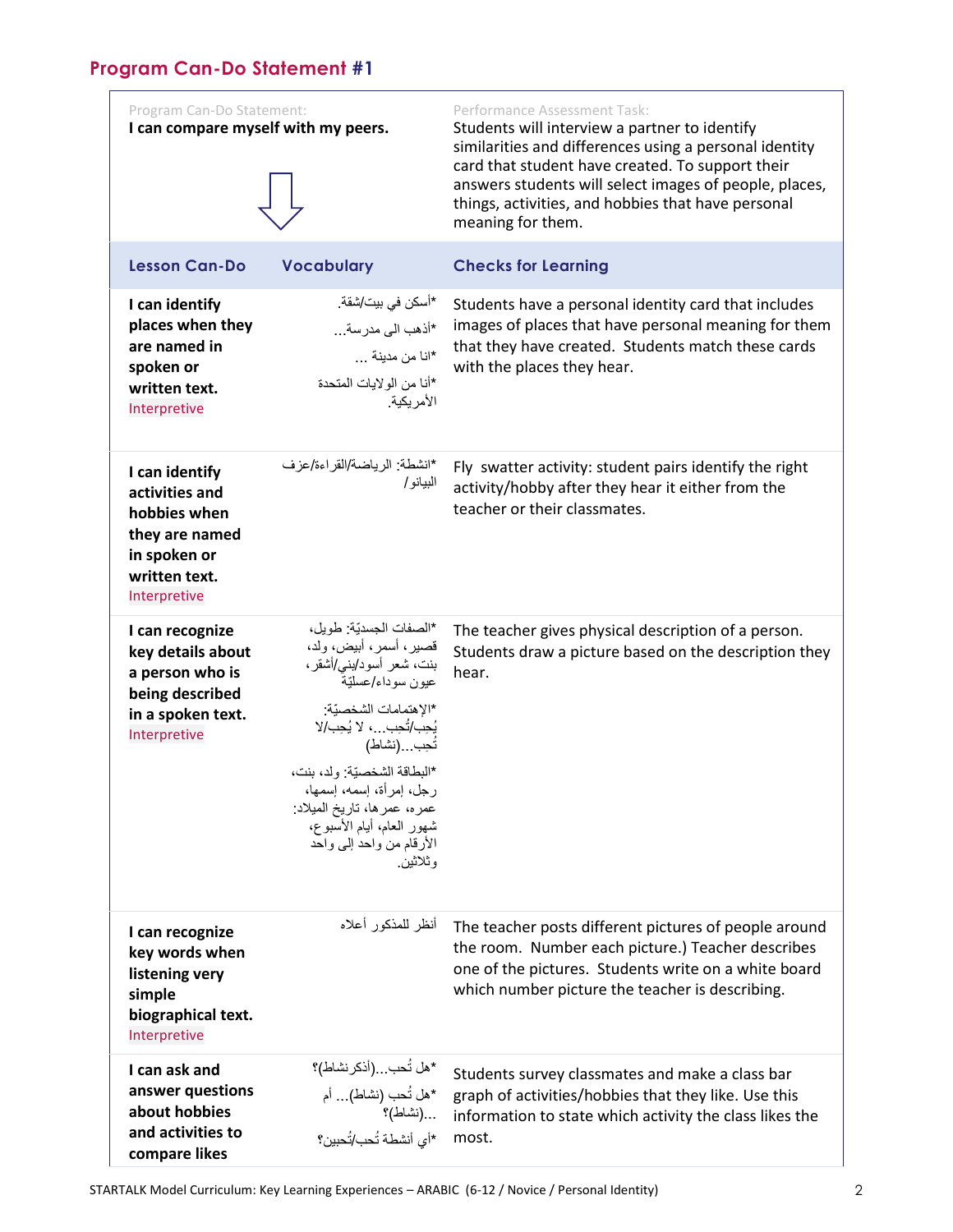| and dislikes.                              | *ماذا تُحب أن تفعل؟/ ماذا<br>تُحببن أن تفعلبن؟ |                                                                                                            |  |
|--------------------------------------------|------------------------------------------------|------------------------------------------------------------------------------------------------------------|--|
| Interpretive                               | *ما هو نشاطك المُفضّل؟                         |                                                                                                            |  |
|                                            | أنا أحب…                                       |                                                                                                            |  |
|                                            | أنا ألعب                                       |                                                                                                            |  |
|                                            | نشاطي المُفضّل هو                              |                                                                                                            |  |
|                                            | *ما اسمك؟                                      |                                                                                                            |  |
| I can ask and<br>answer questions          | *كم عُمرك؟                                     | The teacher plays music. Students stand up. Students<br>raise their hand up and walk around the room. When |  |
| to share personal                          | *أين تسكُن؟                                    | music stops, students high-five a partner closest to                                                       |  |
| information and                            | *متى عيد ميلادك؟                               | them, and the students pair up with that person. Ask<br>and answer these questions.                        |  |
| find out more<br>about another             |                                                |                                                                                                            |  |
| person.                                    | اسمى<br>عمر ي سنة/عاماً.                       | Students exchange information and create a mock                                                            |  |
| Interpersonal                              | أسكن في…                                       | Facebook profile based on what they hear from their<br>partner.                                            |  |
|                                            | أنا من…                                        |                                                                                                            |  |
|                                            | تاريخ ميلادي في                                |                                                                                                            |  |
|                                            |                                                |                                                                                                            |  |
| I can compare<br>how I am                  | أيضأ<br>أنا لا/ أنا لستُ                       | Students make a checklist and survey their classmates                                                      |  |
| different from or                          |                                                | to find out who shares the most/least likes/dislikes<br>with them.                                         |  |
| similar to                                 |                                                |                                                                                                            |  |
| another person.<br>Interpersonal           |                                                |                                                                                                            |  |
|                                            |                                                |                                                                                                            |  |
| <b>Authentic Materials &amp; Resources</b> |                                                |                                                                                                            |  |
|                                            |                                                |                                                                                                            |  |
| • https://tinyurl.com/ycs6exqd             |                                                |                                                                                                            |  |
| فيديو: طلاب عرب يقدمون أنفسهم.             |                                                |                                                                                                            |  |
| • https://tinyurl.com/ycws9xsm             |                                                |                                                                                                            |  |
|                                            | فَيديو : متعلم عربي يقدم نفسه.                 |                                                                                                            |  |
|                                            | • https://tinyurl.com/ydyy5sjx                 |                                                                                                            |  |
| أغنية هواياتى                              |                                                |                                                                                                            |  |
|                                            |                                                |                                                                                                            |  |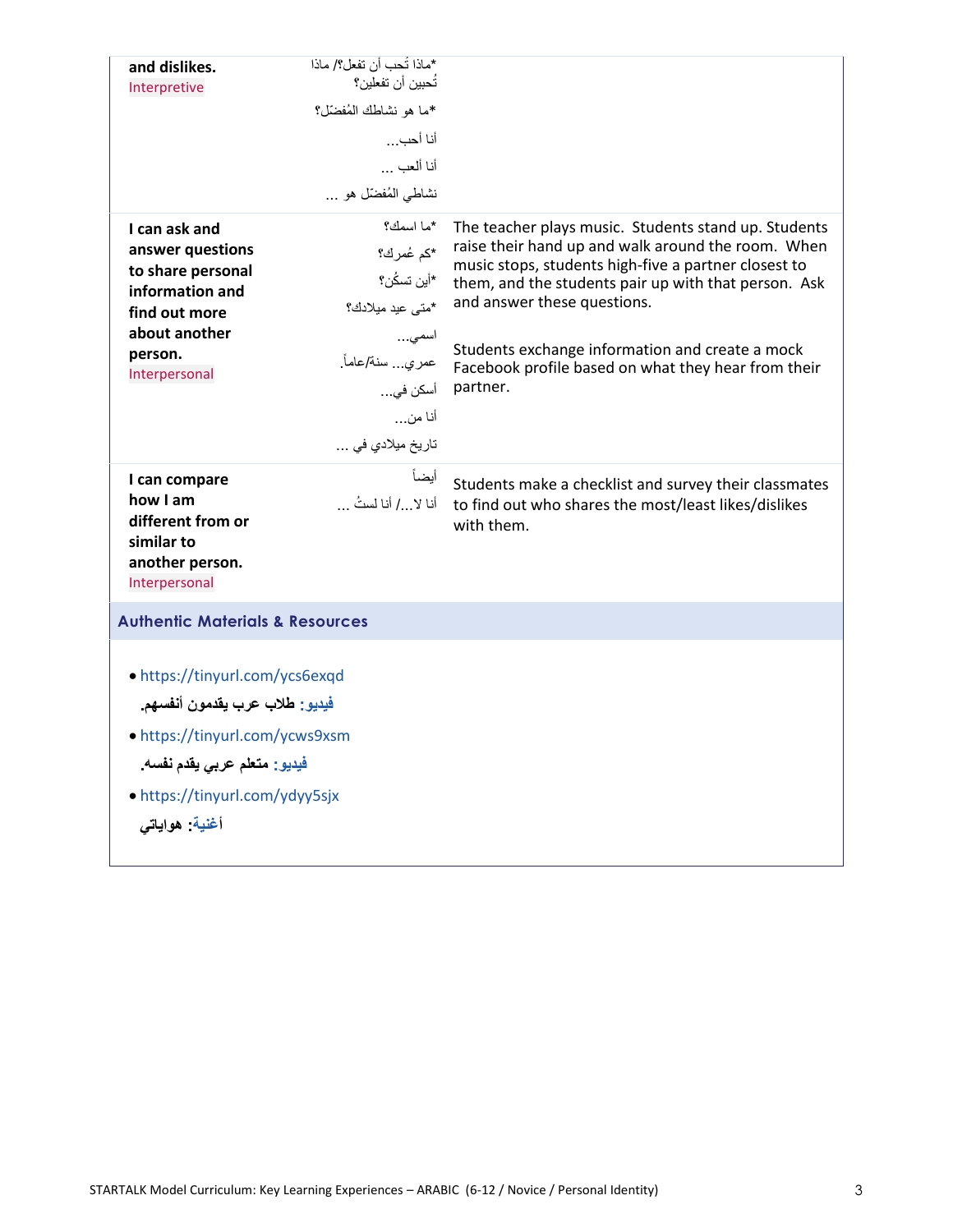<span id="page-3-0"></span>Program Can-Do Statement: **I can ask and answer questions about family, nationality, and heritage.**



#### Performance Assessment Task:

Students have random pictures of families from the target culture. They will imagine that they are part of the family that is pictured. Circulating to determine how their family is similar to and different from other families, students ask each other questions about "their" family without seeing the pictures of the other families. After completing the initial conversations, students will then meet with someone that they believe has a family that is nearly identical to their own and will compare pictures to verify similarities and differences.

| <b>Lesson Can-Do</b>                                                                                                           | <b>Vocabulary</b>                                                                                                                          | <b>Checks for Learning</b>                                                                                                                                                                                                                                                                                                                        |
|--------------------------------------------------------------------------------------------------------------------------------|--------------------------------------------------------------------------------------------------------------------------------------------|---------------------------------------------------------------------------------------------------------------------------------------------------------------------------------------------------------------------------------------------------------------------------------------------------------------------------------------------------|
| I can identify the<br>family member<br>that is being<br>named.<br>Interpretive                                                 | *هذه عائلة<br>*هذا/هذه  (أفراد العائلة).<br>*أفراد العائلة: أم، أب، أخت،<br>أخ، جدة، جدّ                                                   | In a pair activity, students identify family members in a<br>photograph they are provided. Students identify the<br>family members in a photograph with the romanized<br>Arabic names of an Arab family to their partner.                                                                                                                         |
| I can identify<br>someone in the<br>family when I<br>hear how they<br>are related to<br>me.<br>Interpretive                    | ضمائر المُلكية: أمي، أمه، أمها                                                                                                             | Students each have a whiteboard and marker. Teacher<br>shows another family photograph with romanized<br>names for each member of the family. Teacher states<br>how a person is related to another person in the<br>family. Students write down the romanized names of<br>the person being referred to.                                           |
| I can ask and<br>answer questions<br>to identify a<br>family member<br>in a picture.<br>Interpersonal                          | *من هذا؟<br>*هل هذه  ك (أفراد العائلة)؟<br>الإجابات<br>نعم، هذا/هذه/هو/هي أمي (فرد<br>من أفراد العائلة)<br>لا، هذا/هذه ليس/ليست<br>هذا/هذه | Using the same photograph, students now ask and<br>answer questions to each other in pairs to identify the<br>family members.                                                                                                                                                                                                                     |
| I can select the<br>correct family<br>when the family is<br>described by their<br>activities and<br>hobbies.<br>Interpretive   | Recycle from previous                                                                                                                      | Students are provided pictures of family members and<br>action verbs. Teacher reads aloud the names of the<br>family members and students match the activity or<br>action verb with the picture.                                                                                                                                                  |
| I can identify the<br>nationality/<br>heritage of a<br>person when it is<br>named or when I<br>hear where a<br>person is from. | *الجنسيّات والنسبة (أمريكي،<br>مصري، إلخ ) مع مراعاة<br>المؤنث والمذكر                                                                     | The teacher shows a picture of a diverse group of<br>students and identifies each student by their<br>nationality. Students work in groups. Each group is<br>given pictures of different country/nation. Students<br>work together using the pictures identify which<br>country is being described by the teacher during a<br>listening activity. |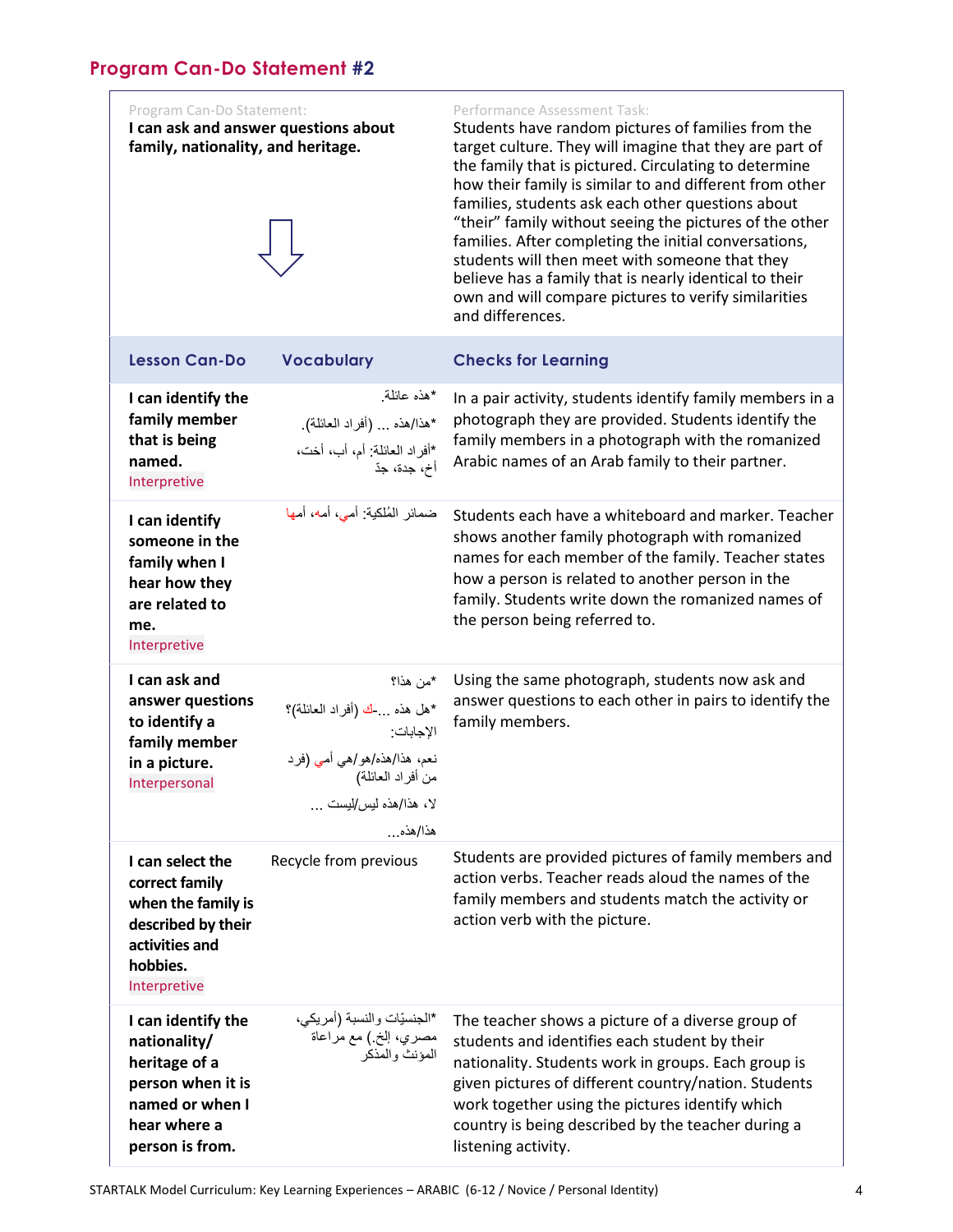| Interpretive                                                                                                                                                                                                                 |                                                                                                                                                            |                                                                                                                                                                                                                 |
|------------------------------------------------------------------------------------------------------------------------------------------------------------------------------------------------------------------------------|------------------------------------------------------------------------------------------------------------------------------------------------------------|-----------------------------------------------------------------------------------------------------------------------------------------------------------------------------------------------------------------|
| I can describe a<br>family giving<br>information<br>about<br>nationality,<br>family<br>relationships,<br>activities and<br>hobbies.<br>Presentational                                                                        | *أدوات العطف (و، لكن)<br>*هذه عائلة.<br>*في عائلتي لدي  (أفراد<br>العائلة)<br>*أخى                                                                         | Students make a photo collage or drawing of their<br>family members doing their favorite activites/hobbies.<br>They then use the collage or drawing to describe their<br>family to the class.                   |
| I can ask and<br>answer questions<br>to share<br>information<br>about my family<br>and to find out<br>more about<br>another family.<br>Interpersonal                                                                         | *كم  في عائلتك؟<br>*ماذا يحب (فرد من أفراد<br>العائلة) أن<br>يفعل/يلعب/يدرس؟<br>*ما اسم أخاك؟ (أذكر<br>معلومات ذاتية أخرى)<br>*أنظر للمفردات في قسم #<br>1 | Using the photo collage or drawing, students work in<br>pairs to ask more questions about their partner's<br>family and family members.                                                                         |
| I can compare<br>my family to<br>another family.<br>Interpersonal                                                                                                                                                            | *صفات المقارنة: كبير ، أكبر ،<br>صغير، أصغر، إلخ.<br>*كلاهما<br>*مشابه<br>*مختلف                                                                           | With new partners, students use the same photo<br>collage or drawing to ask each other comparative<br>questions. Students create a venn diagram to show<br>similarities and differences between their families. |
| <b>Authentic Materials &amp; Resources</b>                                                                                                                                                                                   |                                                                                                                                                            |                                                                                                                                                                                                                 |
| • https://tinyurl.com/yau76rpq<br>فيديو : هل تقبل أن تلعب ابنتك كر ة القدم؟<br>• https://tinyurl.com/ycskq5jl<br>فيديو : فناة جزائرية أفضل من الأولاد في كرة القدم<br>• https://tinyurl.com/y74vbfn8<br>فيديو: قابلوا عائلتي |                                                                                                                                                            |                                                                                                                                                                                                                 |

Ĩ.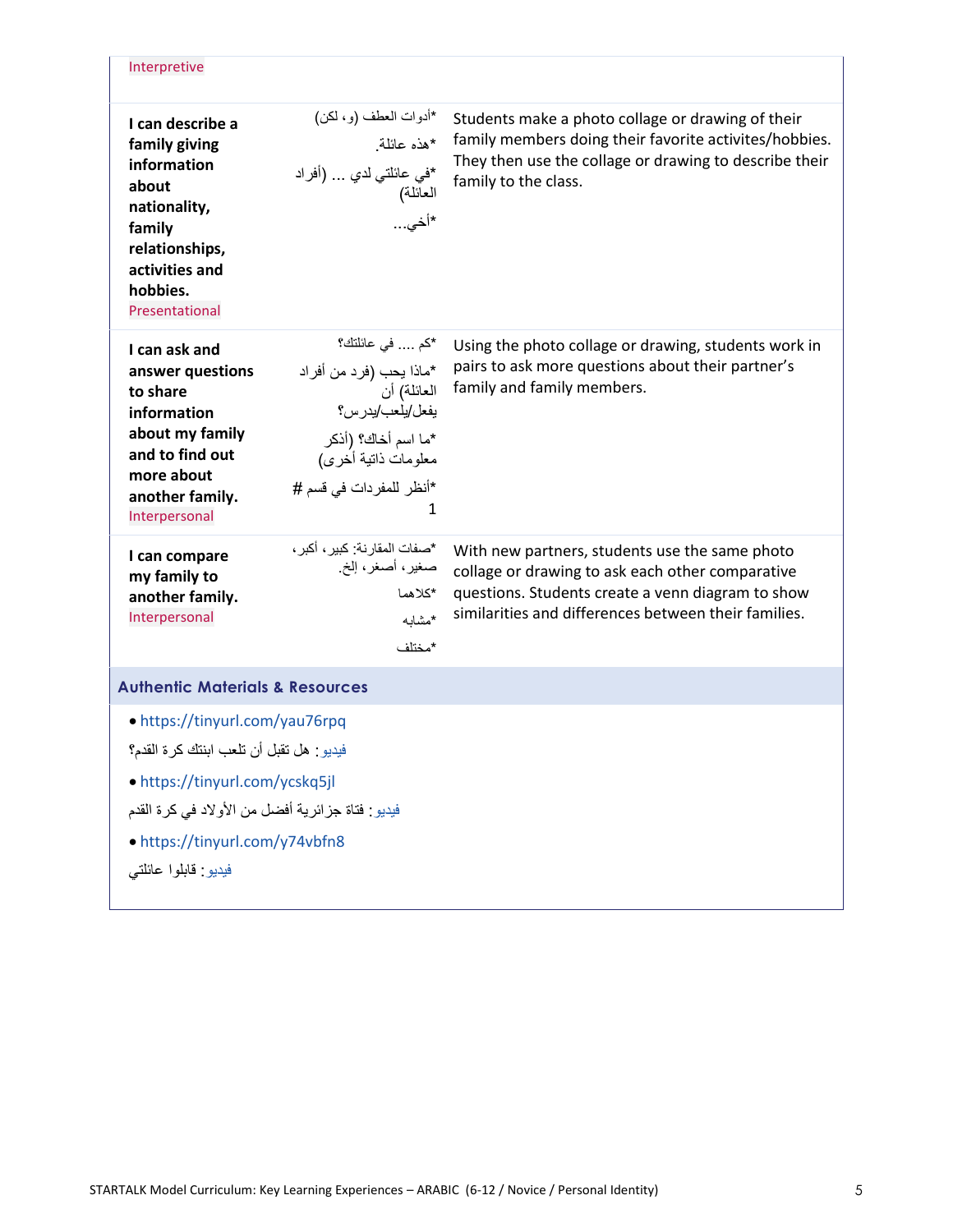#### <span id="page-5-0"></span>Program Can-Do Statement:

**I can explain my preferences regarding practices in teenage life as well as trending products in my culture and in the target culture.** 



#### Performance Assessment Task:

Using native or heritage teenage speakers of the Arabic (language assistants to the program, children from program staff, or others identified in the community) as conversation partners, students will interview a peer to find out what teenage life practices they have in common and which ones are different. After the initial conversations, students summarize their findings comparing similarities and differences between cultures.

| <b>Lesson Can-Do</b>                                                                                                  | <b>Vocabulary</b>                                                                                                                    | <b>Checks for Learning</b>                                                                                                                                                                                                                                                                                                                                                                                                                                        |
|-----------------------------------------------------------------------------------------------------------------------|--------------------------------------------------------------------------------------------------------------------------------------|-------------------------------------------------------------------------------------------------------------------------------------------------------------------------------------------------------------------------------------------------------------------------------------------------------------------------------------------------------------------------------------------------------------------------------------------------------------------|
| I can recognize<br>who is being<br>described when<br>hearing and/or<br>reading what<br>they are doing<br>Interpretive | *أنشطة مختلفة خاصىة بأيام<br>الأسبوع وأبام عطلة نهاية<br>الأسبوع مثل:<br>يرسم، يعمل، يدرس، يقرأ،<br>يلعب رياضة، يلعب موسيقى،<br>إلخ. | The teacher prepares a sheet with six pictures of<br>different people doing different actions that students<br>already learned and gives each student a copy. Based<br>on the teacher's verbal description, students identify<br>the picture that corresponds with the description.                                                                                                                                                                               |
| I can ask and<br>answer questions<br>about the<br>activity that is<br>being described.<br>Interpersonal               | *متى…؟<br>أين…؟<br>ألعب … (أذكر يوم من أيام<br>الأسبوع).<br>ألعب في  (أذكر اسم مكان).                                                | Image streaming activity: Students stand opposite<br>each other. When prompted by the teacher, they ask<br>each other the questions taught in the lesson.<br>Students rotate after 20 to 30 seconds.<br>Partner around the clock activity: Students are<br>assigned partners using the clock. They find their<br>partner when prompted by the teacher and then ask<br>and answer one another's questions. They write their<br>name after answering their partner. |
| I can state<br>cultural<br>preferences for<br>activities based<br>on a visual or a<br>graphic.<br>Interpretive        | *في (أذكر بلد<br>عربي)(أذكر نشاط)<br>مشهور/غیر مشهور ِ<br>مثال: في مصر لعبة كرة القدم<br>مشهورة إلعبة كرة القدم في<br>مصر مشهورة.    | Teacher shows images of different activities. Students<br>stand if they agree that the activity is popular in the<br>Arab culture, and they remain seated if they believe it<br>is not popular.                                                                                                                                                                                                                                                                   |
| I can indicate<br>when and how<br>often others do<br>certain activities.<br>Interpretive                              | *ظروف المكان: أحياناً، دائماً،<br>عادةً، أبداً                                                                                       | Based on the information provided by a native<br>speaker, teacher provides each student with a sheet<br>listing the activities mentioned in one column and<br>adverbs of time in the opposite column. Students<br>match them accordingly.                                                                                                                                                                                                                         |
| I can ask and<br>answer questions<br>to find out more<br>about activities I<br>and others do.<br>Interpersonal        | لماذا؟                                                                                                                               | Students role play as an interviewer and ask their<br>partners questions using the vocabulary and phrases<br>written on a flashcard they have been given. In a<br>bicycle chain students ask three questions to their<br>partner. Students arrange their flashcards in<br>chronological order and ask their partner the things<br>they like to do.                                                                                                                |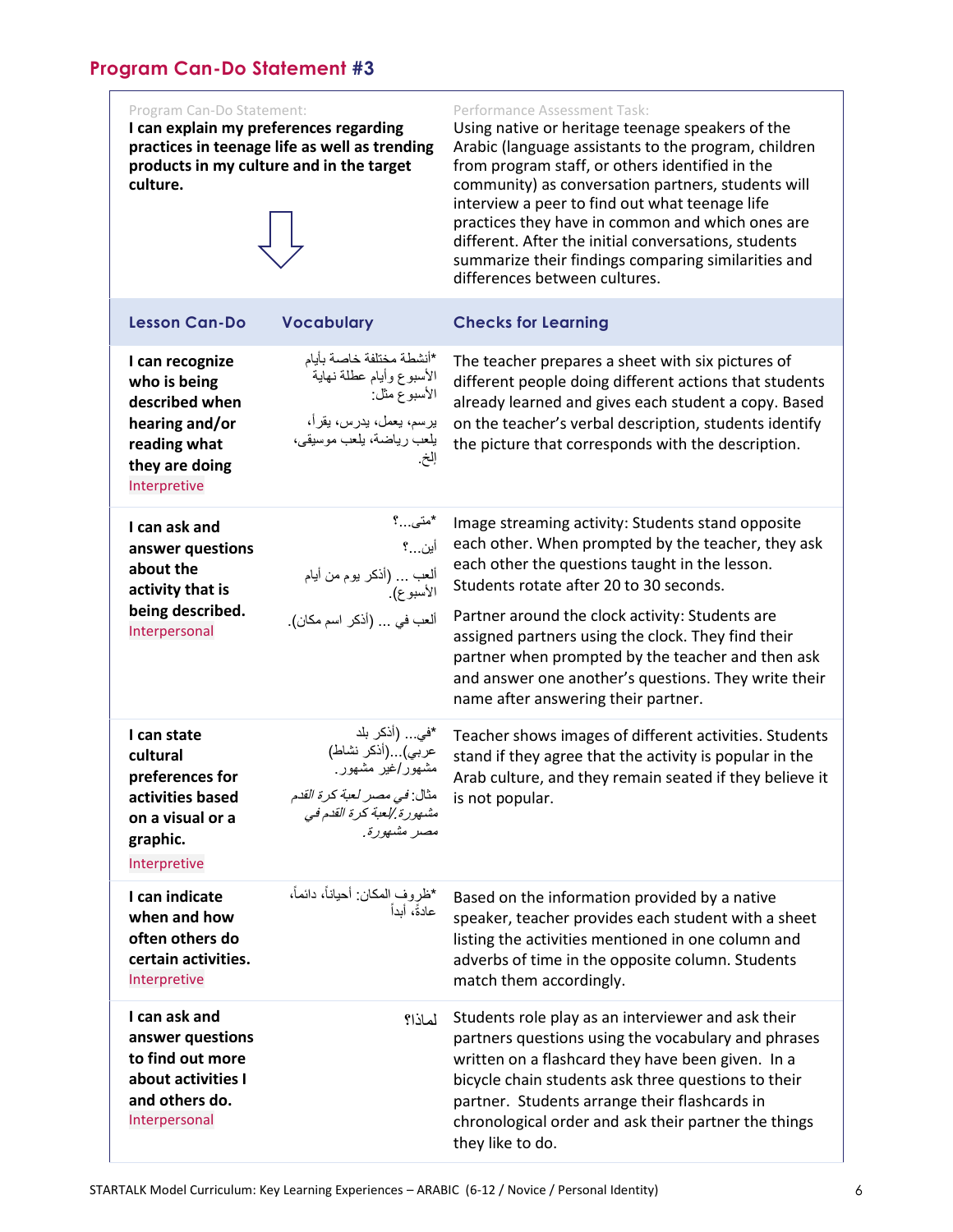| I can ask and<br>answer questions<br>to determine<br>which practices<br>are similar and<br>which are<br>different across<br>cultures.<br>Interpersonal | *هل عندكم/لديكم (أذكر<br>نشاط) في المدرسة/أذكر اسم<br>بلد عربی.<br>*هل نتعلَّم  (أذكر نشاط) في<br>المدر سة/البيت؟<br>الإجابات:<br>نعم، عندنـا/لا، ليس<br>لدبنا/عندنا<br>نعم، نحن نتعلم/لا، نحن لا<br>نتعلم… | Find Someone Who: Using their findings, students go<br>around the room asking their peers to find someone<br>who has similar information. |
|--------------------------------------------------------------------------------------------------------------------------------------------------------|-------------------------------------------------------------------------------------------------------------------------------------------------------------------------------------------------------------|-------------------------------------------------------------------------------------------------------------------------------------------|
| <b>Authentic Materials &amp; Resources</b>                                                                                                             |                                                                                                                                                                                                             |                                                                                                                                           |
| https://tinyurl.com/y9mt23cm<br>برنامج: هوايات الشباب الفطري                                                                                           |                                                                                                                                                                                                             |                                                                                                                                           |
| https://tinyurl.com/y7ubww3g<br>فَيِدِيو : رياضات الشوارع في جِدة فيُ المملكة العربية السعودية                                                         |                                                                                                                                                                                                             |                                                                                                                                           |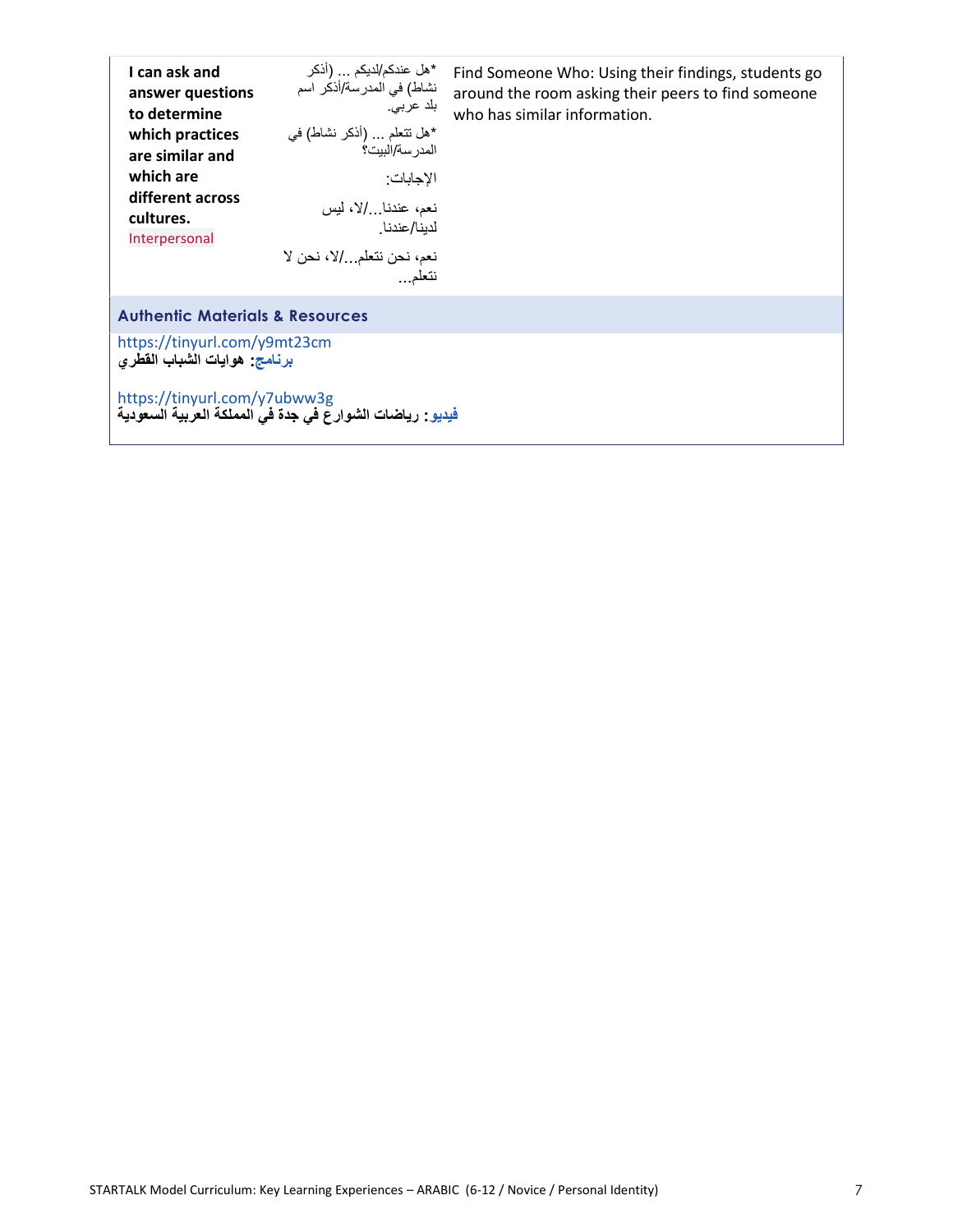<span id="page-7-0"></span>

| Program Can-Do Statement:<br>hero or leader.                                                                                                          | I can talk about why someone is or is not a                                                                            | Performance Assessment Task:<br>Students will consider famous or well-known<br>individuals of the Arab culture and their own. They will<br>look at social media posts, photographs, and/or video-<br>clips of well-known actors, athletes, or other famous<br>people. They will make note of actions or activities of<br>these people and categorize them as examples of<br>talents/heroic acts/leadership. After collecting<br>information, students will have a conversation about a<br>personally selected individual and why he/she is<br>famous or well-known. |
|-------------------------------------------------------------------------------------------------------------------------------------------------------|------------------------------------------------------------------------------------------------------------------------|---------------------------------------------------------------------------------------------------------------------------------------------------------------------------------------------------------------------------------------------------------------------------------------------------------------------------------------------------------------------------------------------------------------------------------------------------------------------------------------------------------------------------------------------------------------------|
| <b>Lesson Can-Do</b>                                                                                                                                  | <b>Vocabulary</b>                                                                                                      | <b>Checks for Learning</b>                                                                                                                                                                                                                                                                                                                                                                                                                                                                                                                                          |
| I can<br>agree/disagree<br>that someone is<br>a famous figure<br>based on what I<br>hear/read about<br>their actions or<br>inactions.<br>Interpretive | *هو/هي  (صفات إيجابية)<br>شجاع، طيب، مُتعاون، مُجتهد،<br>ألخ<br>*هو/هي  (صفات سيئة):<br>جبان، لَنَيم، أناني، كسول، إلخ | Watch a video clip of the talented Egyptian soccer<br>player Mohamad Salah and identify his positive and<br>negative actions.                                                                                                                                                                                                                                                                                                                                                                                                                                       |
| I can connect key<br>personality traits<br>to well-known<br>heroes.<br>Interpretive                                                                   | هو/هي (صفات لقدوة)<br>شجاع، مُتواضع، صبور،<br>عطوف، إلخ                                                                | Students receive a handout with pictures of a group of<br>heroes. Teacher reads a description of a hero out loud<br>by number. Students identify the hero being described<br>by writing the description's number next to the<br>corresponding hero.                                                                                                                                                                                                                                                                                                                 |
| I can categorize<br>the opinion of<br>someone<br>regarding a hero<br>based on the<br>information they<br>share.<br>Interpretive                       | Recycle from previous                                                                                                  | Pictures of well-known heroes are on the board.<br>Teacher describes each one, and students match the<br>traits spoken by the teacher with the corresponding<br>hero.                                                                                                                                                                                                                                                                                                                                                                                               |
| I can describe a<br>hero in terms of<br>personality.<br>Presentational                                                                                | *قُدوتـي هو/ي… (اسم شخص)<br>لأنه/أنها  (صفة إيجابية)                                                                   | Big paper/butcher paper activity: Students outline<br>their body on the paper and create the hero assigned<br>to them. They present it to their classmates by telling<br>them their hero's positive and negative personality<br>traits.                                                                                                                                                                                                                                                                                                                             |
| I can tell<br>someone what a<br>hero does or<br>doesn't do.<br>Interpersonal                                                                          | *كيف يتصرف من هو قدوة؟<br>هو/هي (أفعال إيجابية)<br>بساعد الآخرين, بشارك مع<br>الأخرين، يعطي، يعطف على<br>الآخرين       | Students work with partner. Each student gets a<br>different hero. Students tell their partners what their<br>hero does or does not do.                                                                                                                                                                                                                                                                                                                                                                                                                             |
| I can share my<br>opinion about                                                                                                                       | لماذا تعتقد بأنك/بأنه/بأنها<br>*قدو ة؟                                                                                 | Each student gets a secret picture of a superhero and<br>answers yes and no questions from classmates until                                                                                                                                                                                                                                                                                                                                                                                                                                                         |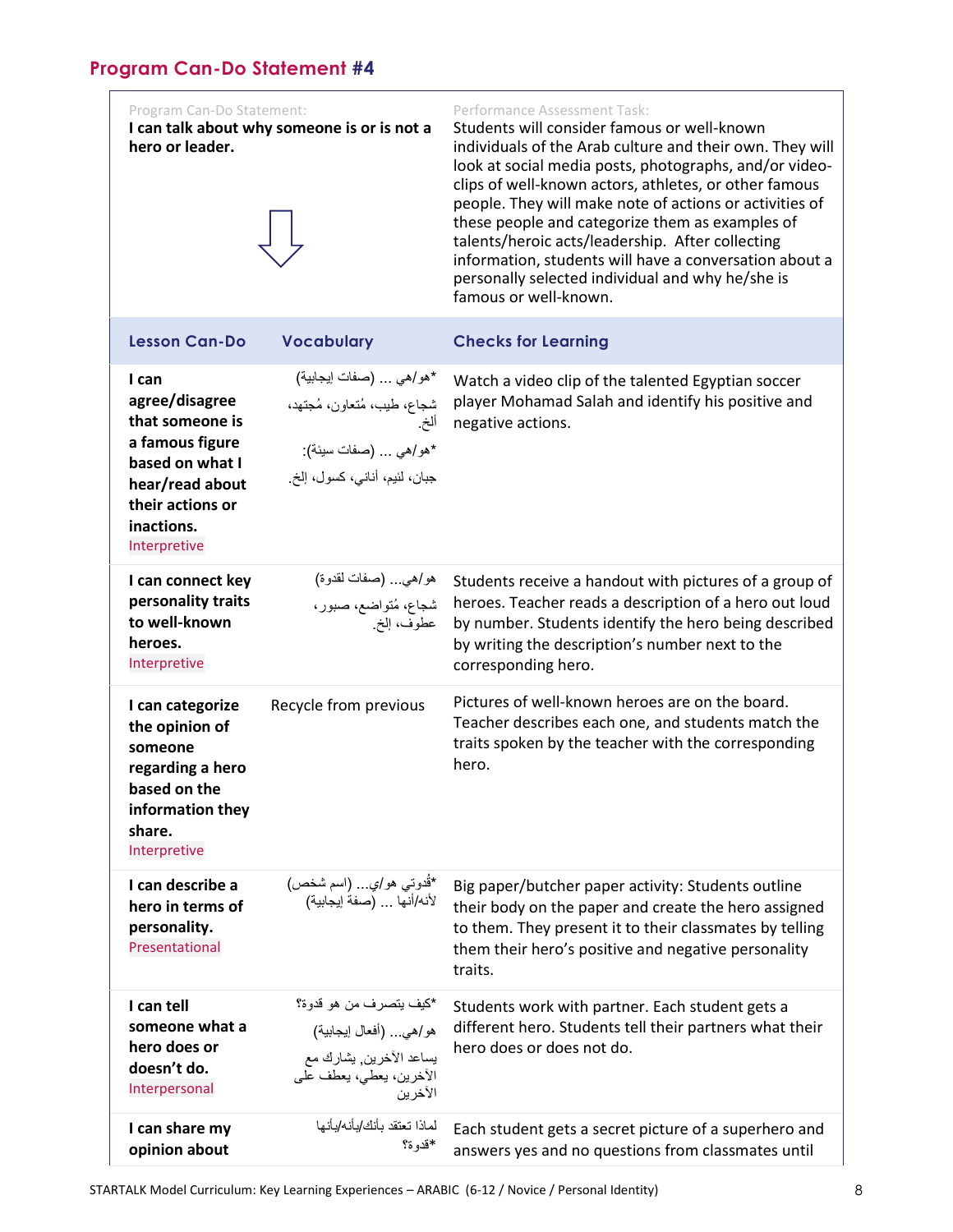| why I am or<br>others are<br>heroes.<br>Interpersonal                                             | أعتقد أني/أنه/أنها قدوة<br>لأني/لأنه/لأنها (صفة<br>إيجابية)                                                                       | the class can identify who the hero is.                                                                                                                                                                              |
|---------------------------------------------------------------------------------------------------|-----------------------------------------------------------------------------------------------------------------------------------|----------------------------------------------------------------------------------------------------------------------------------------------------------------------------------------------------------------------|
| I can exchange<br>simple opinions<br>about why<br>someone is or<br>isn't a hero.<br>Interpersonal | *هل عتعتقد بأنه/بأنها قدو ة؟<br>لماذا؟<br>*أعتقد أن  (اسم شخص)<br>قدوة لأنه/لأنها<br>*أعتقد أن  (اسم شخص)<br>ليس يقدوة لأنه/لأنها | Am I a hero? Students have a picture of a hero or non-<br>hero on their back. They don't know who they are.<br>They walk around and ask classmates, my hero is  my<br>hero isn't Until they figure out who they are. |
| <b>Authentic Materials &amp; Resources</b>                                                        |                                                                                                                                   |                                                                                                                                                                                                                      |
| https://tinyurl.com/ybkp9qmz<br>$\bullet$                                                         |                                                                                                                                   |                                                                                                                                                                                                                      |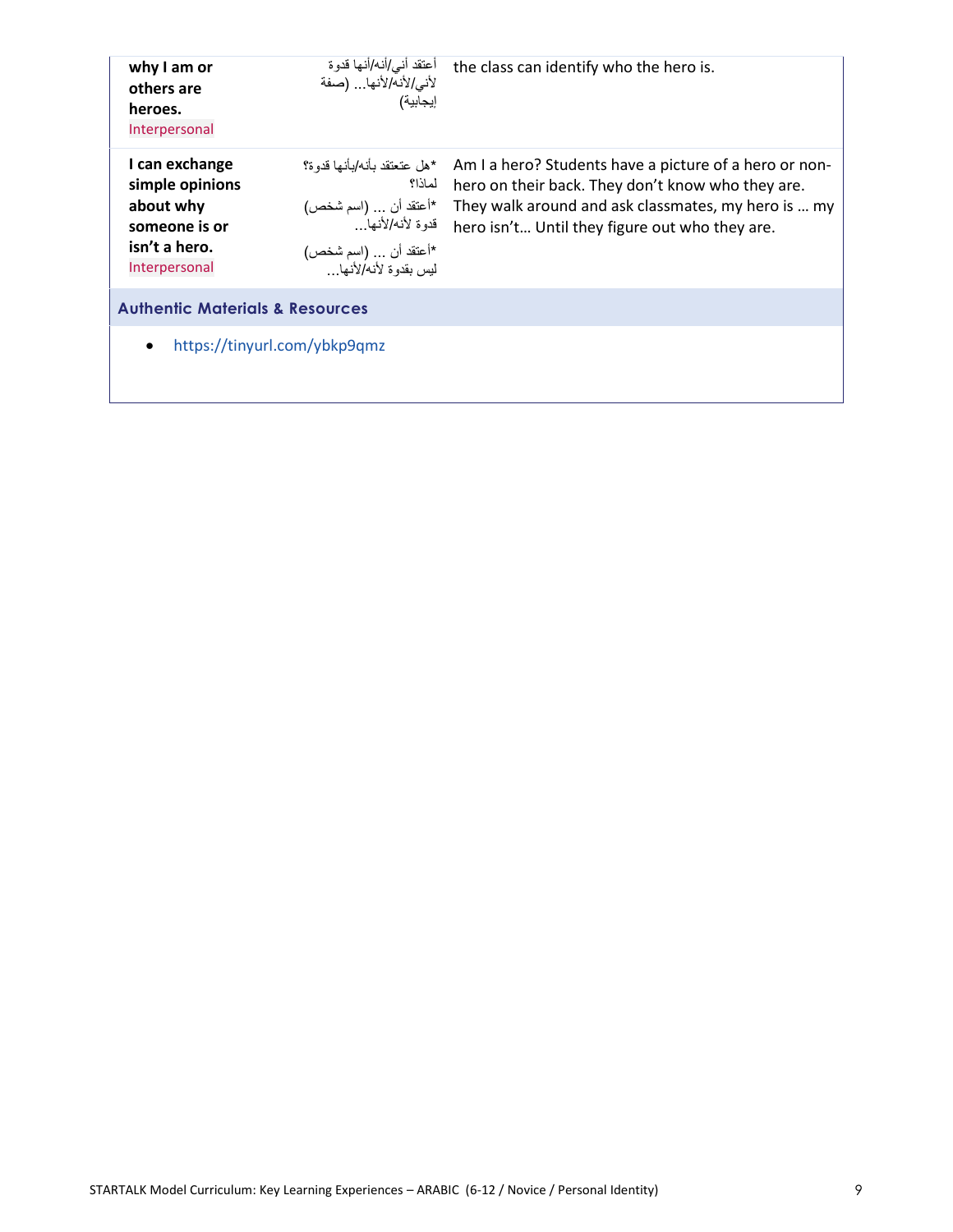## <span id="page-9-0"></span>**Program Can-Do Statement #5**

| Program Can-Do Statement:                                                                                              | I can present information about my life. | Performance Assessment Task:<br>Students will create a digital/multimedia presentation<br>that shares key information about themselves. To get<br>to know others in the class, they will share their<br>presentations in small groups or in a gallery walk<br>format. As students learn about their classmates, they<br>will record key information on a chart. They will use<br>that information to create a class composite that can<br>be shared with parents at the end of the program. |
|------------------------------------------------------------------------------------------------------------------------|------------------------------------------|---------------------------------------------------------------------------------------------------------------------------------------------------------------------------------------------------------------------------------------------------------------------------------------------------------------------------------------------------------------------------------------------------------------------------------------------------------------------------------------------|
| <b>Lesson Can-Do</b>                                                                                                   | <b>Vocabulary</b>                        | <b>Checks for Learning</b>                                                                                                                                                                                                                                                                                                                                                                                                                                                                  |
| I can identify<br>biographical<br>information<br>when others are<br>introducing<br>themselves.<br>Interpretive         | Recyle from previous                     | Using white boards, students draw a picture of the<br>biographical information shared by the teacher to<br>illustrate their understanding.                                                                                                                                                                                                                                                                                                                                                  |
| I can recognize<br>how others feel<br>in terms of likes<br>and dislikes.<br>Interpretive                               | *هو/هي<br>يُحب/تُخب/يُفضّلْ/تُفضل        | Using a graphic organizer, students record their likes<br>and dislikes based on what they hear and see.                                                                                                                                                                                                                                                                                                                                                                                     |
| I can give<br>biographical<br>information<br>about myself.<br>Presentational                                           | Recyle from previous                     | Students are divided into small groups. Each member<br>of the group presents to their peers on their<br>biographical information, likes, and dislikes.                                                                                                                                                                                                                                                                                                                                      |
| I can name likes<br>and dislikes and<br>share<br>information on<br>how often I do<br>certain things.<br>Presentational | Recyle from previous                     | Students create a poster of their favorite activities.<br>They label and/or describe each activity. When sharing<br>their work with the class they say how often they do<br>each activity.                                                                                                                                                                                                                                                                                                  |
| I can share<br>simple facts<br>about the<br>students in my<br>class.<br>Presentational                                 | Recyle from previous                     | After watching poster presentations of classmates, or<br>interviewing classmates, students create a digital<br>presentation showing the biographical information of<br>their classmates.                                                                                                                                                                                                                                                                                                    |
| <b>Authentic Materials &amp; Resources</b>                                                                             |                                          |                                                                                                                                                                                                                                                                                                                                                                                                                                                                                             |
|                                                                                                                        |                                          |                                                                                                                                                                                                                                                                                                                                                                                                                                                                                             |